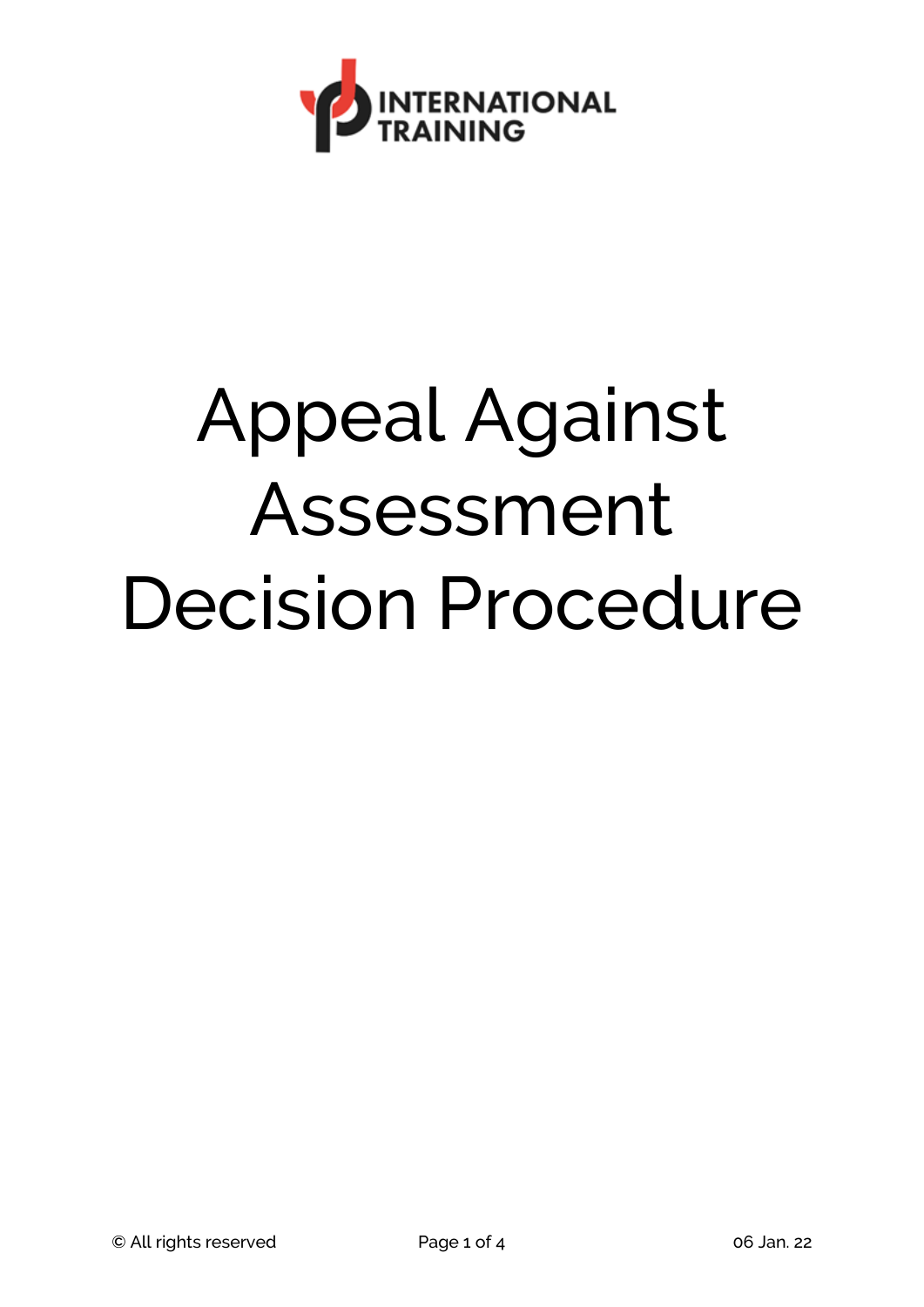

## Stage 1

The trainee is responsible for initiating the appeal procedure.

- An appeal must be made within 7 days of receiving feedback on asummative assessment by use of the appeals form or by email. There will then be an informal discussion between the trainer/assessor and trainee.
- The discussion must take place within seven (7) days of the request.
- A note of the discussion must be maintained by the instructor /assessor.
- If the issue is not resolved, move to stage 2.

The trainee is responsible for imitating the second stage of the appealsprocedure:

- The trainee must complete the Appeal Against an AssessmentDecision Form
- James Pike / Tim Storer Directors reviews the assessment. If James Pike or Tim Storer has already reviewed the assessment as part of the sampling process, the appeal should move to Stage3.
- James Pike or Tim Storer completes the Appeal Against an Assessment Decision Form and responds to the trainee and trainer / assessor within seven days of the appeal
- The trainee acknowledges the recommended outcome and signsthe form.
- If resolved, no further action is required. If unresolved move tostage 3.

Stage 3

• The appeal is now escalated to the Managing Director.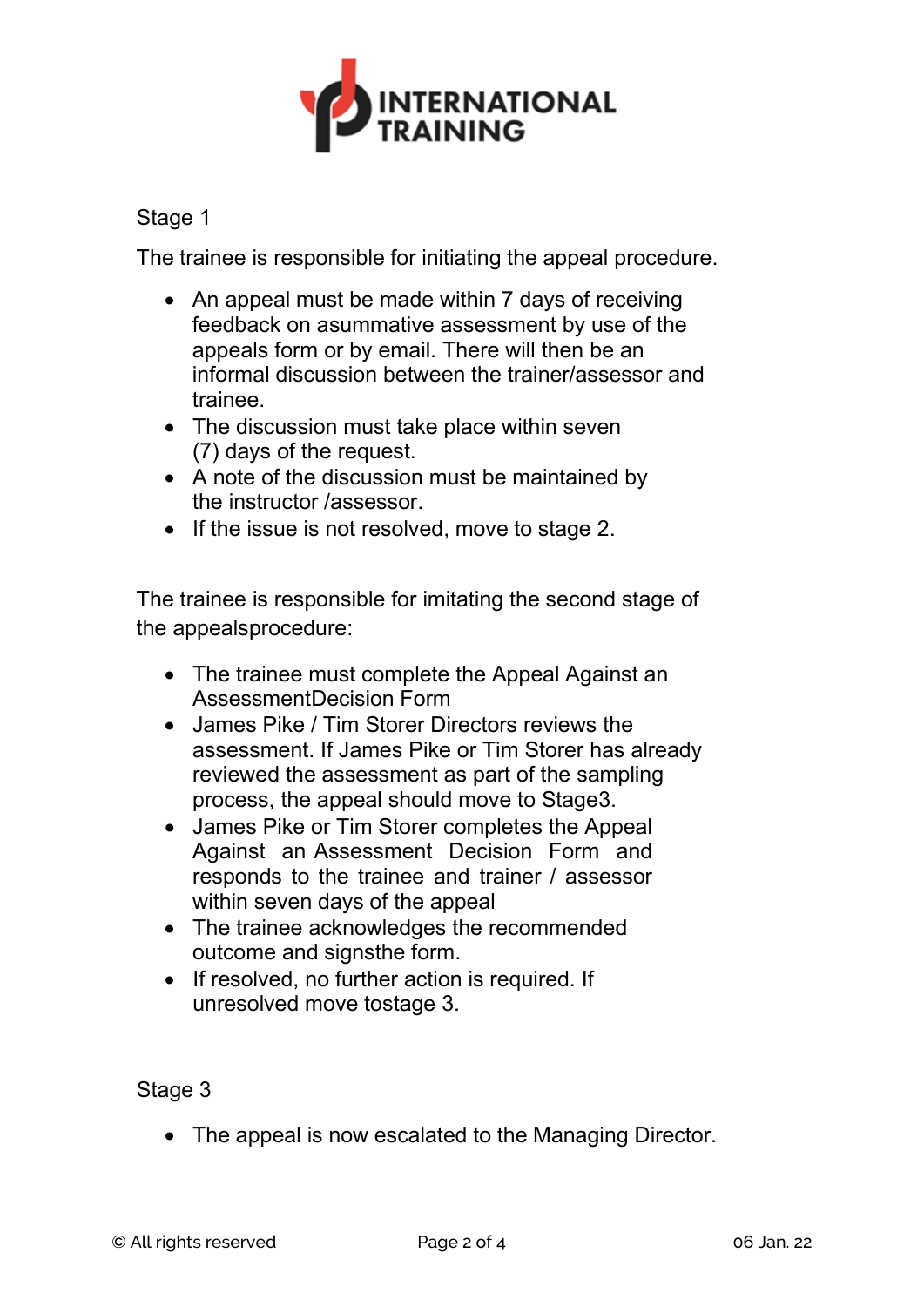

## APPEAL AGAINST AN ASSESSMENT DECISION

This form should be completed by a trainee wanting to appeal against anassessment decision. The appeal must be made by the trainee.

| Name of Trainee;                                                                                          |                     |  |
|-----------------------------------------------------------------------------------------------------------|---------------------|--|
| Syllabus:                                                                                                 | Assessment details: |  |
| Please state grounds for appeal:                                                                          |                     |  |
|                                                                                                           |                     |  |
|                                                                                                           |                     |  |
| Trainee declaration:                                                                                      |                     |  |
| I confirm and understand the purpose of the appeal will be to decide                                      |                     |  |
| whether the process used for the internal assessment conformed to                                         |                     |  |
| CAA requirements. I also understand the appeal may only be made<br>against the marking/assessment process |                     |  |
| Signature                                                                                                 | Date of signature:  |  |
|                                                                                                           |                     |  |
| <b>Investigating Officer:</b>                                                                             |                     |  |
| Summary of Information obtained:                                                                          |                     |  |
|                                                                                                           |                     |  |
|                                                                                                           |                     |  |
|                                                                                                           |                     |  |
| Outcome of appeal:                                                                                        |                     |  |
|                                                                                                           |                     |  |
|                                                                                                           |                     |  |
| Next step:                                                                                                |                     |  |
|                                                                                                           |                     |  |
| Signature:                                                                                                | Date of signature:  |  |
|                                                                                                           |                     |  |